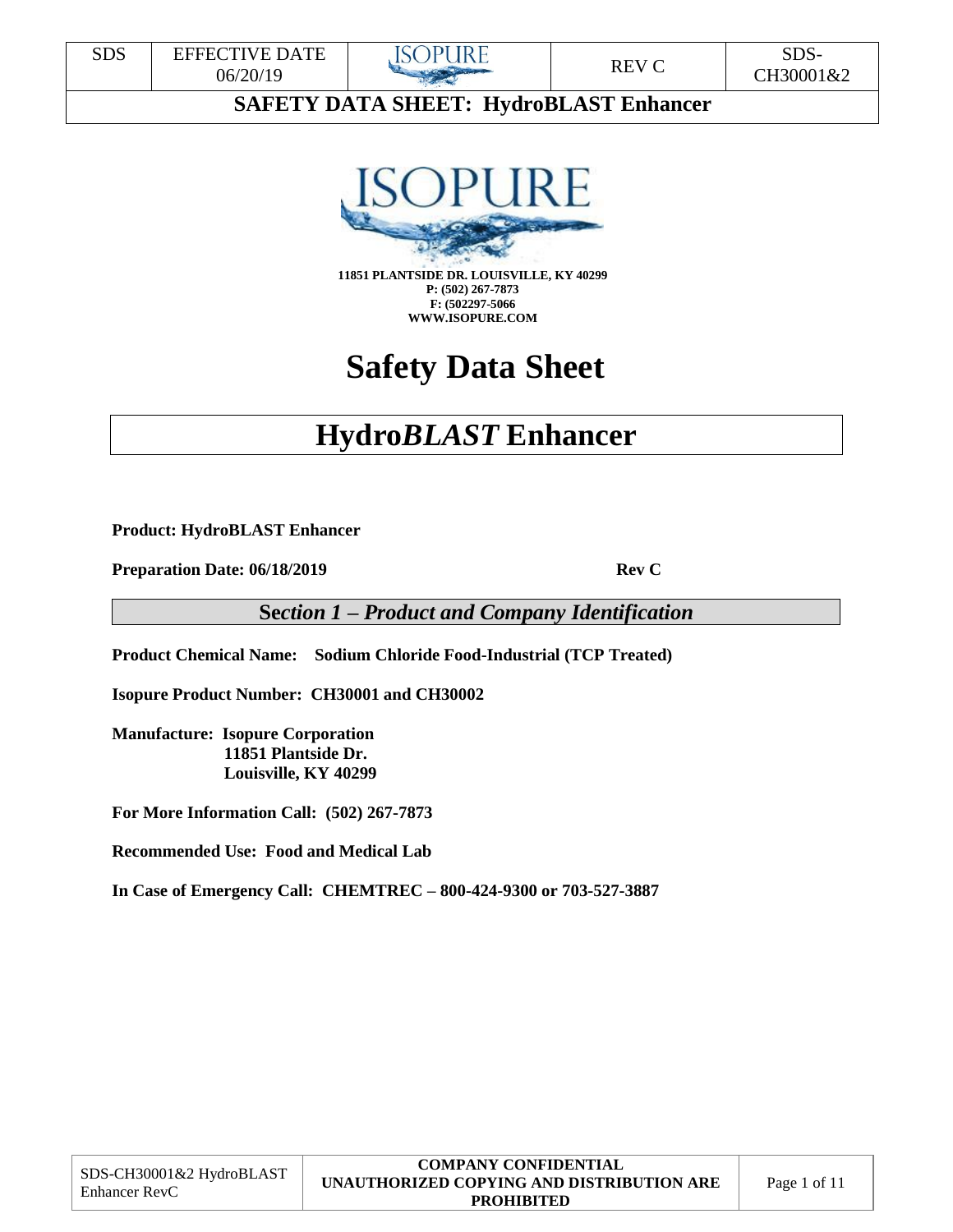

### *Section 2 – Hazard(s) Identification*

| <b>Physical hazards</b>     | Not classified. |
|-----------------------------|-----------------|
| <b>Health Hazards</b>       | Not classified. |
| <b>OSHA</b> defined hazards | Not classified. |

#### **Label elements**

| <b>Hazard</b> symbol    | None                                       |
|-------------------------|--------------------------------------------|
| Signal word             | None                                       |
| <b>Hazard statement</b> | The mixture does not meet the criteria for |
|                         | classification.                            |

#### **Precautionary statement**

| <b>Prevention</b>                         | Observe good industrial hygiene practices.       |
|-------------------------------------------|--------------------------------------------------|
| <b>Response</b>                           | Wash hands after handling.                       |
| <b>Storage</b>                            | Store away from incompatible materials.          |
| <b>Disposal</b>                           | Dispose of waste and residues in accordance with |
|                                           | local authority requirements.                    |
| Hazard(s) not otherwise classified (HNOC) | None Known                                       |

# *Section 3 - Composition/Information on Ingredients*

#### **Mixtures**

| <b>Chemical name</b>       | <b>CAS</b> number | $\frac{6}{9}$ |
|----------------------------|-------------------|---------------|
| Sodium Chloride            | 7647-14-5         | 98.0-99.65    |
| Calcium Phosphate Tribasic | 1306-06-5         | $0.35 - 2.0$  |

GRAS Substance (Generally Recognized As Safe).

|                                                  | <b>COMPANY CONFIDENTIAL</b>               |             |
|--------------------------------------------------|-------------------------------------------|-------------|
| SDS-CH30001&2 HydroBLAST<br><b>Enhancer RevC</b> | UNAUTHORIZED COPYING AND DISTRIBUTION ARE | Page 2 of 1 |
|                                                  | <b>PROHIBITED</b>                         |             |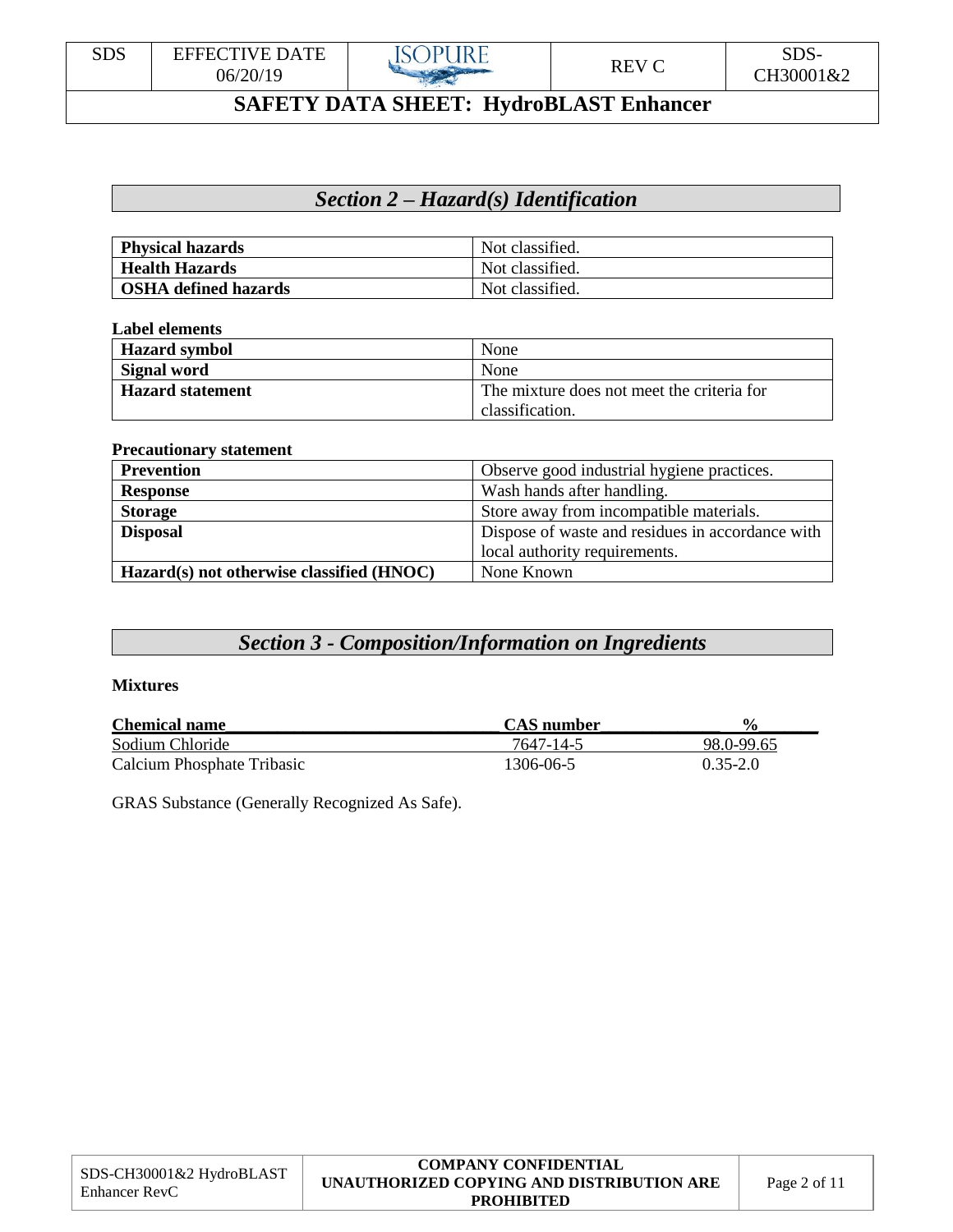

### *Section 4 - First-Aid Measures*

| <b>Inhalation</b>              | If dust from the material is inhaled, remove the affected person<br>immediately to fresh air. Call a physician if symptoms develop or |
|--------------------------------|---------------------------------------------------------------------------------------------------------------------------------------|
|                                | persist.                                                                                                                              |
| <b>Skin contact</b>            | Wash off with soap and water. Get medical attention if irritation                                                                     |
|                                | develops and persists.                                                                                                                |
| <b>Eye contact</b>             | Rinse with water. Get medical attention if irritation develops and                                                                    |
|                                | persists.                                                                                                                             |
| <b>Ingestion</b>               | Give one or two glasses of water if patient is alert and able to                                                                      |
|                                | swallow. Get medical attention if symptoms occur.                                                                                     |
| <b>Most important</b>          | Direct contact with eyes may cause temporary irritation.                                                                              |
| symptoms/effects, acute and    |                                                                                                                                       |
| delayed                        |                                                                                                                                       |
| <b>Indication of immediate</b> | Treat symptomatically                                                                                                                 |
| medical attention and          |                                                                                                                                       |
| special treatment needed       |                                                                                                                                       |
| <b>General information</b>     | Ensure that medical personnel are aware of the material(s) involved,                                                                  |
|                                | and take precautions to protect themselves.                                                                                           |

# *Section 5 - Fire-Fighting Measures*

| <b>Suitable extinguishing</b>   | Water fog. Foam. Dry chemical powder. Carbon dioxide (CO2).            |
|---------------------------------|------------------------------------------------------------------------|
| media                           |                                                                        |
| Unsuitable extinguishing        | Do not use water jet as an extinguisher, as this will spread the fire. |
| media                           |                                                                        |
| <b>Specific hazards arising</b> | During fire, gases hazardous to health may be formed.                  |
| from the chemical               |                                                                        |
| <b>Special protective</b>       | Self-contained breathing apparatus and full protective clothing must   |
| equipment and precautions       | be worn in case of fire.                                               |
| for firefighters                |                                                                        |
| Firefighting                    | Use water spray to cool unopened containers.                           |
| equipment/instructions          |                                                                        |
| <b>Specific methods</b>         | Use standard firefighting procedures and consider the hazards of       |
|                                 | other involved materials.                                              |
| <b>General fire hazards</b>     | This product is not flammable or combustible.                          |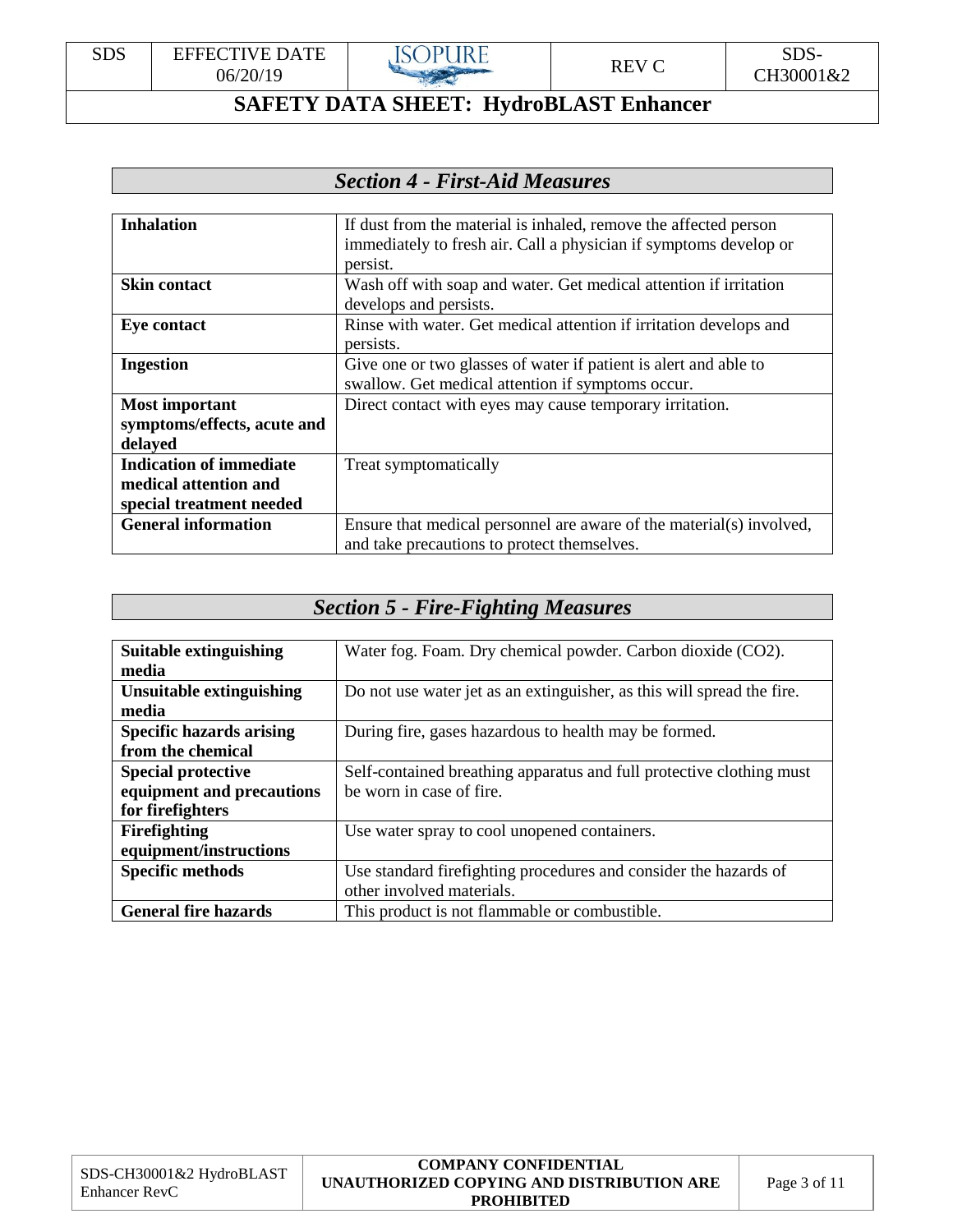

# *Section 6 - Accidental Release Measures*

| Personal precautions,            | Keep unnecessary personnel away. Avoid inhalation of dust from the    |
|----------------------------------|-----------------------------------------------------------------------|
| protective equipment and         | spilled material. Use a NIOSH/MSHA approved respirator if there is    |
| emergency procedures             | a risk of exposure to dust/fume at levels exceeding the exposure      |
|                                  | limits. Do not touch damaged containers or spilled material unless    |
|                                  | wearing appropriate protective clothing. For personal protection, see |
|                                  | section 8 of the SDS.                                                 |
| <b>Methods and materials for</b> | If sweeping of a contaminated area is necessary use a dust            |
| containment and cleaning         | suppressant agent which does not react with the product. Collect dust |
| up                               | using a vacuum cleaner equipped with HEPA filter. Minimize dust       |
|                                  | generation and accumulation. Avoid release to the environment.        |
|                                  | Following product recovery, flush area with water. For waste          |
|                                  | disposal, see section 13 of the SDS.                                  |
| <b>Environmental precautions</b> | Avoid discharge into drains, water courses or onto the ground.        |

### *Section 7 - Handling and Storage*

| <b>Precautions for safe</b>  | Provide appropriate exhaust ventilation at places where dust is        |
|------------------------------|------------------------------------------------------------------------|
| handling                     | formed. Minimize dust generation and accumulation. Avoid breathing     |
|                              | dust. Avoid contact with eyes. Avoid contact with water and            |
|                              | moisture. Keep away from strong acids. Practice good housekeeping.     |
| Conditions for safe storage, | Store in original tightly closed container. Store in a well-ventilated |
| including any                | place. Store away from incompatible materials (see Section 10 of the   |
| incompatibilities            | SDS). Becomes hygroscopic at 70-75% relative humidity. Avoid           |
|                              | humid or wet conditions as product will cake and become hard.          |

#### *Section 8 - Exposure Controls / Personal Protection*

| <b>Occupational exposure</b>   | No exposure limits noted for ingredient(s).                         |
|--------------------------------|---------------------------------------------------------------------|
| limits                         |                                                                     |
| <b>Biological limit values</b> | No biological exposure limits noted for the ingredient(s).          |
| Appropriate engineering        | Ventilation should be sufficient to effectively remove and prevent  |
| controls                       | buildup of any dusts or fumes that may be generated during handling |
|                                | or thermal processing.                                              |

| SDS-CH30001&2 HydroBLAST |  |
|--------------------------|--|
| Enhancer RevC            |  |

#### **COMPANY CONFIDENTIAL UNAUTHORIZED COPYING AND DISTRIBUTION ARE PROHIBITED**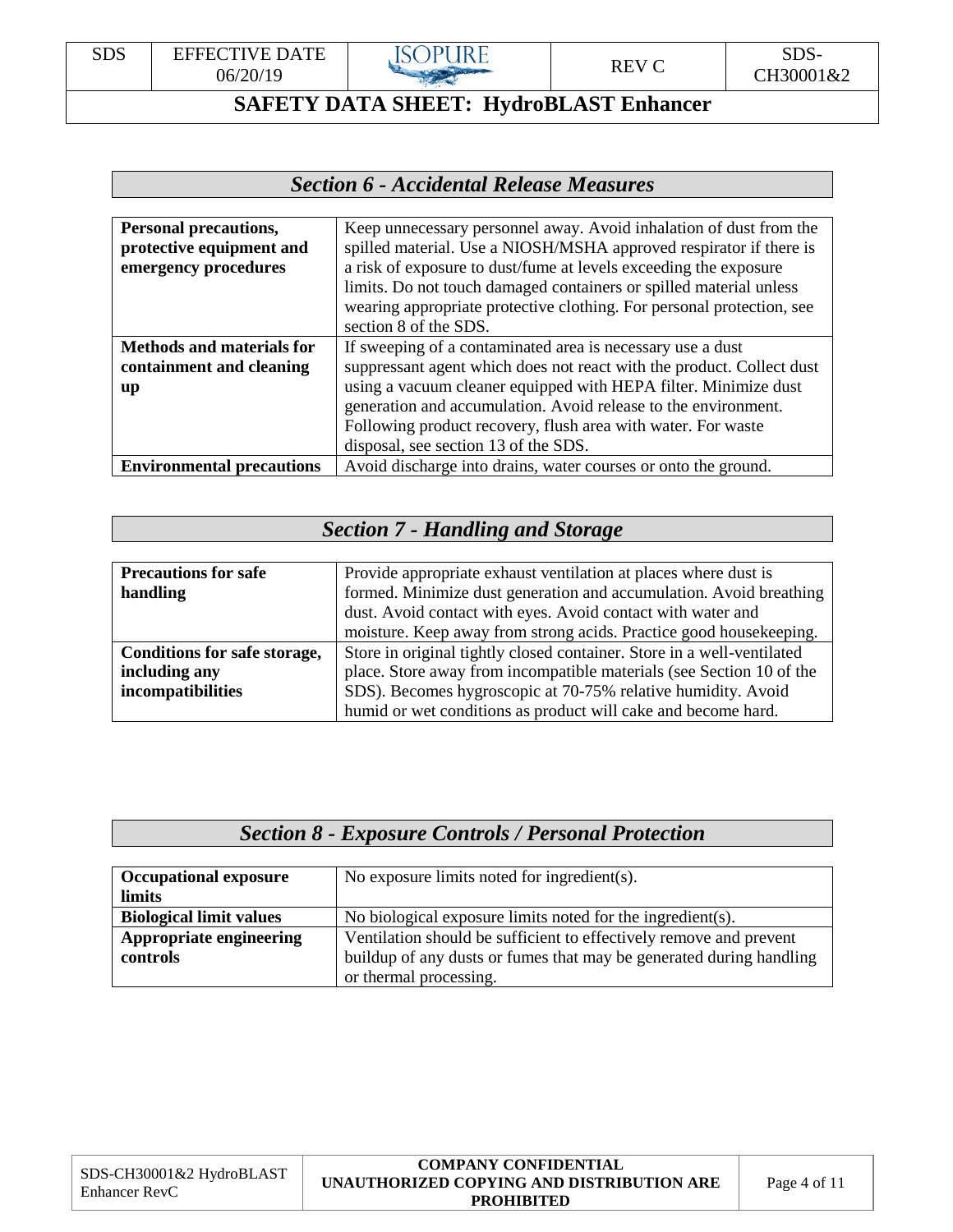#### **Individual protection measures, such as personal protective equipment**

| <b>Eye/face protection</b>    | Unvented, tight fitting goggles should be worn in dusty areas.        |
|-------------------------------|-----------------------------------------------------------------------|
| <b>Skin protection</b>        |                                                                       |
| <b>Hand protection</b>        | Wear appropriate chemical resistant gloves.                           |
| <b>Other</b>                  | Wear suitable protective clothing.                                    |
| <b>Respiratory protection</b> | Use a NIOSH/MSHA approved respirator if there is a risk of            |
|                               | exposure to dust/fume at levels exceeding the exposure limits. If     |
|                               | engineering controls do not maintain airborne concentrations below    |
|                               | recommended exposure limits (where applicable) or to an acceptable    |
|                               | level (in countries where exposure limits have not been established), |
|                               | an approved respirator must be worn.                                  |
| <b>Thermal hazards</b>        | Wear appropriate thermal protective clothing, when necessary.         |
| <b>General hygiene</b>        | Always observe good personal hygiene measures, such as washing        |
| considerations                | after handling the material and before eating, drinking, and/or       |
|                               | smoking. Routinely wash work clothing and protective equipment to     |
|                               | remove contaminants.                                                  |

# *Section 9 - Physical and Chemical Properties*

| <b>Appearance</b>                                   | White crystalline solid                        |
|-----------------------------------------------------|------------------------------------------------|
| <b>Physical state</b>                               | Solid                                          |
| Form                                                | Crystalline solid                              |
| <b>Color</b>                                        | White                                          |
| Odor                                                | Halogen odor                                   |
| <b>Odor Threshold</b>                               | Not available                                  |
| pH                                                  | Not available                                  |
| Melting point/freezing point                        | 1473.8 °F (801 °C)                             |
| Initial boiling point and boiling range             | 2669 °F (1465 °C) (760 mmHg)                   |
| <b>Flash point</b>                                  | Not available                                  |
| <b>Evaporation rate</b>                             | Not available                                  |
| <b>Flammability (solid, gas)</b>                    | Not available                                  |
| <b>Upper/lower flammability or explosive limits</b> |                                                |
| Flammability limit - lower (%)                      | Not available                                  |
| Flammability limit - upper (%)                      | Not available                                  |
| Explosive limit - lower (%)                         | Not available                                  |
| Explosive limit - upper $(\%)$ N                    | Not available                                  |
| Vapor pressure                                      | 2.4 mm Hg $(1376.6 \degree F (747 \degree C))$ |
| <b>Vapor density</b>                                | Not available                                  |
| <b>Relative density</b>                             | $2.16$ (H2O = 1)                               |
| Solubility(ies)                                     |                                                |
| <b>Solubility (water)</b>                           | 26.4 %                                         |
| <b>Partition coefficient (n-octanol/water)</b>      | Not available.                                 |
| <b>Auto-ignition temperature</b>                    | Not available.                                 |
| <b>Decomposition temperature</b>                    | Not available.                                 |
| <b>Viscosity</b>                                    | Not available.                                 |
| <b>Other information</b>                            |                                                |
| <b>Bulk density</b>                                 | $53 - 83$ lb/ft <sup>3</sup>                   |

| SDS-CH30001&2 HydroBLAST<br>Enhancer RevC | <b>COMPANY CONFIDENTIAL</b><br>UNAUTHORIZED COPYING AND DISTRIBUTION ARE<br><b>PROHIBITED</b> | Page 5 of 11 |
|-------------------------------------------|-----------------------------------------------------------------------------------------------|--------------|
|-------------------------------------------|-----------------------------------------------------------------------------------------------|--------------|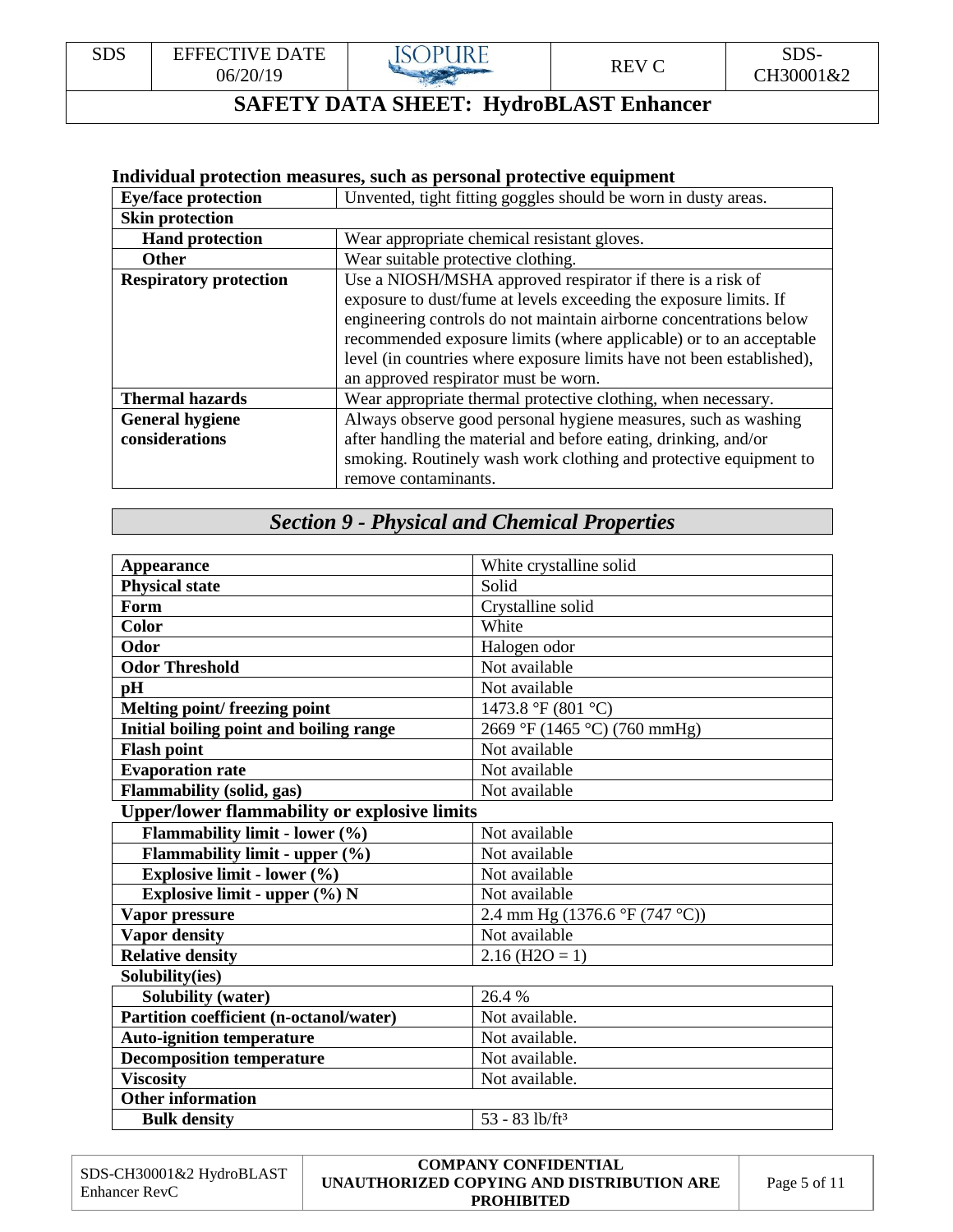| <b>SDS</b><br><b>CDC</b><br>\ TE<br>`A \<br>ннни<br>$V$ H<br>-כעע<br>$\sqrt{ }$<br>$\neg V$<br>06/20/19<br>CH30001&2<br>w<br>╰ |
|--------------------------------------------------------------------------------------------------------------------------------|
|--------------------------------------------------------------------------------------------------------------------------------|

| <b>Molecular formula</b> | <b>NaCl</b> |
|--------------------------|-------------|
| Molecular weight         | 58.44       |
| pH in aqueous solution   | 4 -         |

### *Section 10 - Stability and Reactivity*

| <b>Reactivity</b>                         | The product is stable and non-reactive under normal            |
|-------------------------------------------|----------------------------------------------------------------|
|                                           | conditions of use, storage and transport.                      |
| <b>Chemical stability</b>                 | Material is stable under normal conditions.                    |
| <b>Possibility of hazardous reactions</b> | No dangerous reaction known under conditions of normal         |
|                                           | use.                                                           |
| <b>Conditions to avoid</b>                | Contact with incompatible materials. Avoid dispersal of dust   |
|                                           | in the air (i.e., clearing dust surfaces with compressed air). |
| <b>Incompatible materials</b>             | Avoid contact with strong acids. Becomes corrosive to          |
|                                           | metals when wet.                                               |
| <b>Hazardous decomposition products</b>   | May evolve chlorine gas when in contact with strong acids.     |

# *Section 11 – Toxicological Information*

#### **Information on likely routes of exposure**

| <b>Inhalation</b>                 | Inhalation of dusts may cause respiratory irritation.          |
|-----------------------------------|----------------------------------------------------------------|
| <b>Skin contact</b>               | Prolonged or repeated skin contact may cause irritation.       |
| <b>Eye contact</b>                | Dust in the eyes will cause irritation.                        |
| <b>Ingestion</b>                  | Expected to be a low ingestion hazard.                         |
| Symptoms related to the physical, | Eye and skin contact: Exposure may cause temporary             |
| chemical and toxicological        | irritation, redness, or discomfort. For ingestion, consuming   |
| characteristics                   | less than a few grams would not be harmful. The following      |
|                                   | effects were observed after ingesting an excessive quantity:   |
|                                   | nausea and vomiting, diarrhea, cramps, restlessness,           |
|                                   | irritability, dehydration, water retention, nose bleed,        |
|                                   | gastrointestinal tract damage, fever, sweating, sunken eyes,   |
|                                   | high blood pressure, muscle weakness, dry mouth and nose,      |
|                                   | shock, cerebral edema (fluid on brain), pulmonary edema        |
|                                   | (fluid in lungs), blood cell shrinkage, and brain damage (due) |
|                                   | to dehydration of brain cells). Death is generally due to      |
|                                   | cardiovascular collapse or CNS damage.                         |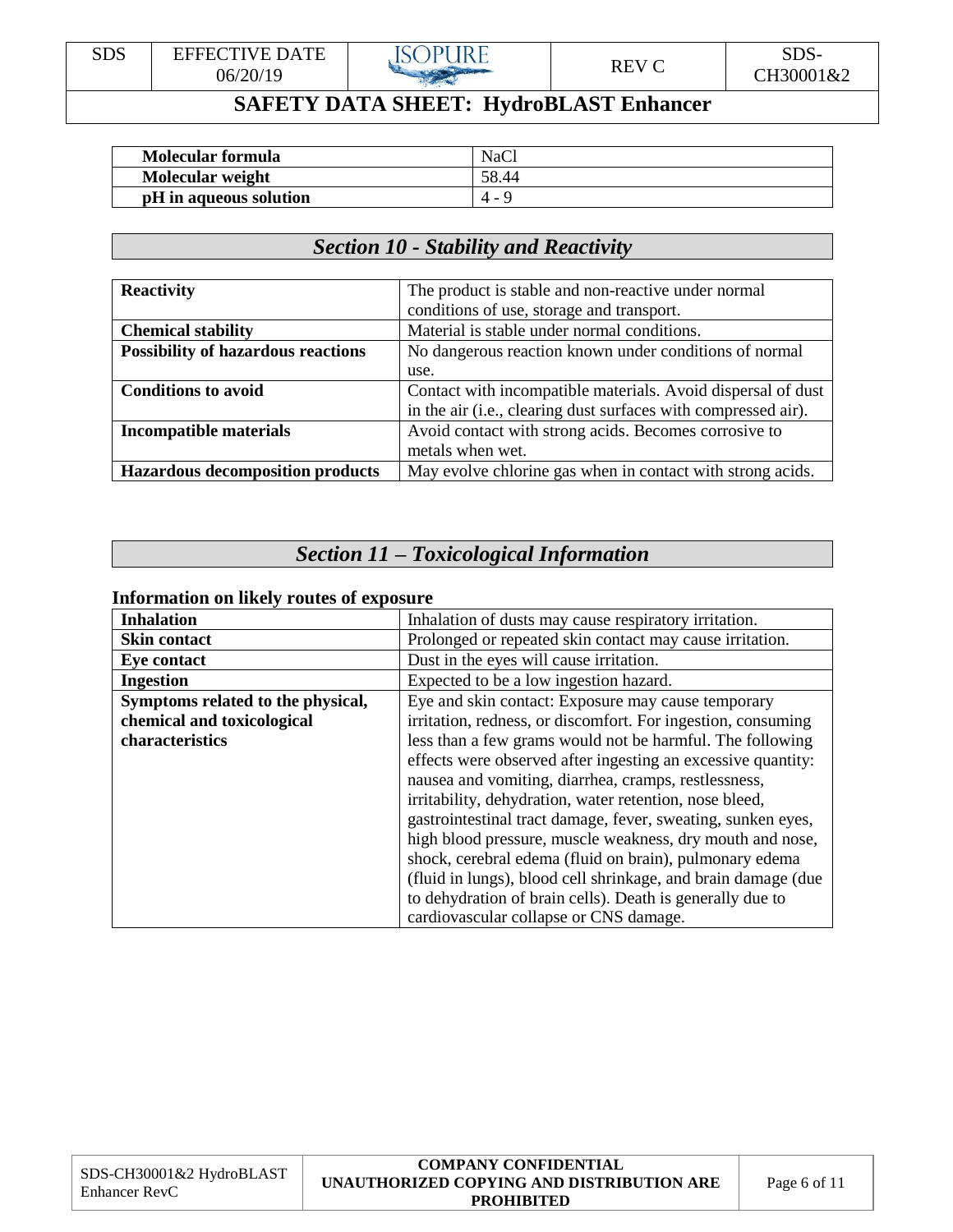

#### **Information on toxicological effects** Acute toxicity In some cases of confirmed hypertension, ingestion may result in elevated blood pressure. **Components** Species Test Results\_ **Sodium Chloride (CAS 7647-14-5) Acute Oral LD50 Rat 3000 mg/kg**

| <b>Skin corrosion/irritation</b>         | Prolonged skin contact may cause temporary irritation.             |
|------------------------------------------|--------------------------------------------------------------------|
| Serious eye damage/eye                   | Dust in the eyes will cause irritation.                            |
| <i>irritation</i>                        |                                                                    |
| <b>Respiratory or skin sensitization</b> |                                                                    |
| <b>Respiratory sensitization</b>         | Not available.                                                     |
| <b>Skin sensitization</b>                | This product is not expected to cause skin sensitization.          |
| <b>Germ cell mutagenicity</b>            | No data available to indicate product or any components present at |
|                                          | greater than 0.1% are mutagenic or genotoxic.                      |
| Carcinogenicity                          | This product is not considered to be a carcinogen by IARC,         |
|                                          | ACGIH, NTP, or OSHA.                                               |

#### **OSHA Specifically Regulated Substances (29 CFR 1910.1001-1050)**  Not listed.

| <b>Reproductive toxicity</b>     | This product is not expected to cause reproductive or           |
|----------------------------------|-----------------------------------------------------------------|
|                                  | developmental effects.                                          |
| Specific target organ toxicity - | Not classified.                                                 |
| single exposure                  |                                                                 |
| Specific target organ toxicity - | Not classified.                                                 |
| repeated exposure                |                                                                 |
| <b>Aspiration hazard</b>         | Due to the physical form of the product it is not an aspiration |
|                                  | hazard.                                                         |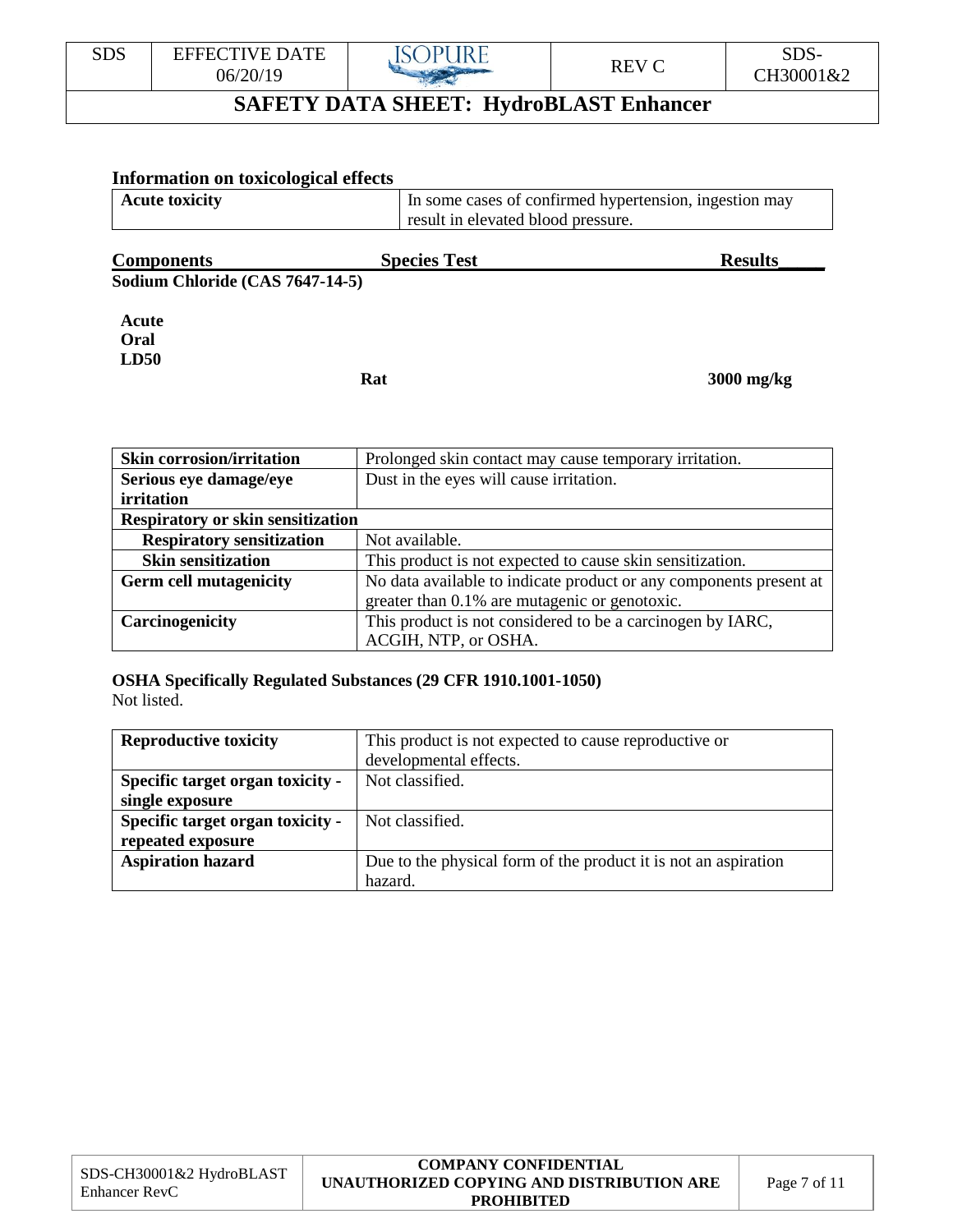

### *Section 12 – Ecological Information*

#### **Ecotoxicity** The product is not classified as environmentally hazardous. However, this does not exclude the possibility that large or frequent spills can have a harmful or damaging effect on the environment

| <b>Persistence and degradability</b> | No data is available on the degradability of this product. |
|--------------------------------------|------------------------------------------------------------|
| <b>Bioaccumulative potential</b>     | No data available.                                         |
| <b>Mobility in soil</b>              | No data available.                                         |
| Other adverse effects                | None known.                                                |

### *Section 13 – Disposable Considerations*

| <b>Disposal instructions</b>        | Collect and reclaim or dispose in sealed containers at licensed     |
|-------------------------------------|---------------------------------------------------------------------|
|                                     | waste disposal site.                                                |
| <b>Local disposal regulations</b>   | Dispose in accordance with all applicable regulations.              |
| <b>Hazardous waste code</b>         | The waste code should be assigned in discussion between the user,   |
|                                     | the producer and the waste disposal company.                        |
| <b>Waste from residues / unused</b> | Dispose of in accordance with local regulations. Empty containers   |
| products                            | or liners may retain some product residues. This material and its   |
|                                     | container must be disposed of in a safe manner (see: Disposal       |
|                                     | instructions).                                                      |
| <b>Contaminated packaging</b>       | Empty containers should be taken to an approved waste handling      |
|                                     | site for recycling or disposal. Since emptied containers may retain |
|                                     | product residue, follow label warnings even after container is      |
|                                     | emptied.                                                            |

## *Section 14 – Transportation Information*

| <b>DOT</b>                        |  |
|-----------------------------------|--|
| Not regulated as dangerous goods. |  |
| <b>IATA</b>                       |  |
| Not regulated as dangerous goods. |  |
| <b>IMDG</b>                       |  |
| Not regulated as dangerous goods. |  |

#### **Transport in bulk according to** Not applicable. **Annex II of MARPOL 73/78 and the IBC Code**

|                                           | <b>COMPANY CONFIDENTIAL</b>               |              |
|-------------------------------------------|-------------------------------------------|--------------|
| SDS-CH30001&2 HydroBLAST<br>Enhancer RevC | UNAUTHORIZED COPYING AND DISTRIBUTION ARE | Page 8 of 11 |
|                                           | <b>PROHIBITED</b>                         |              |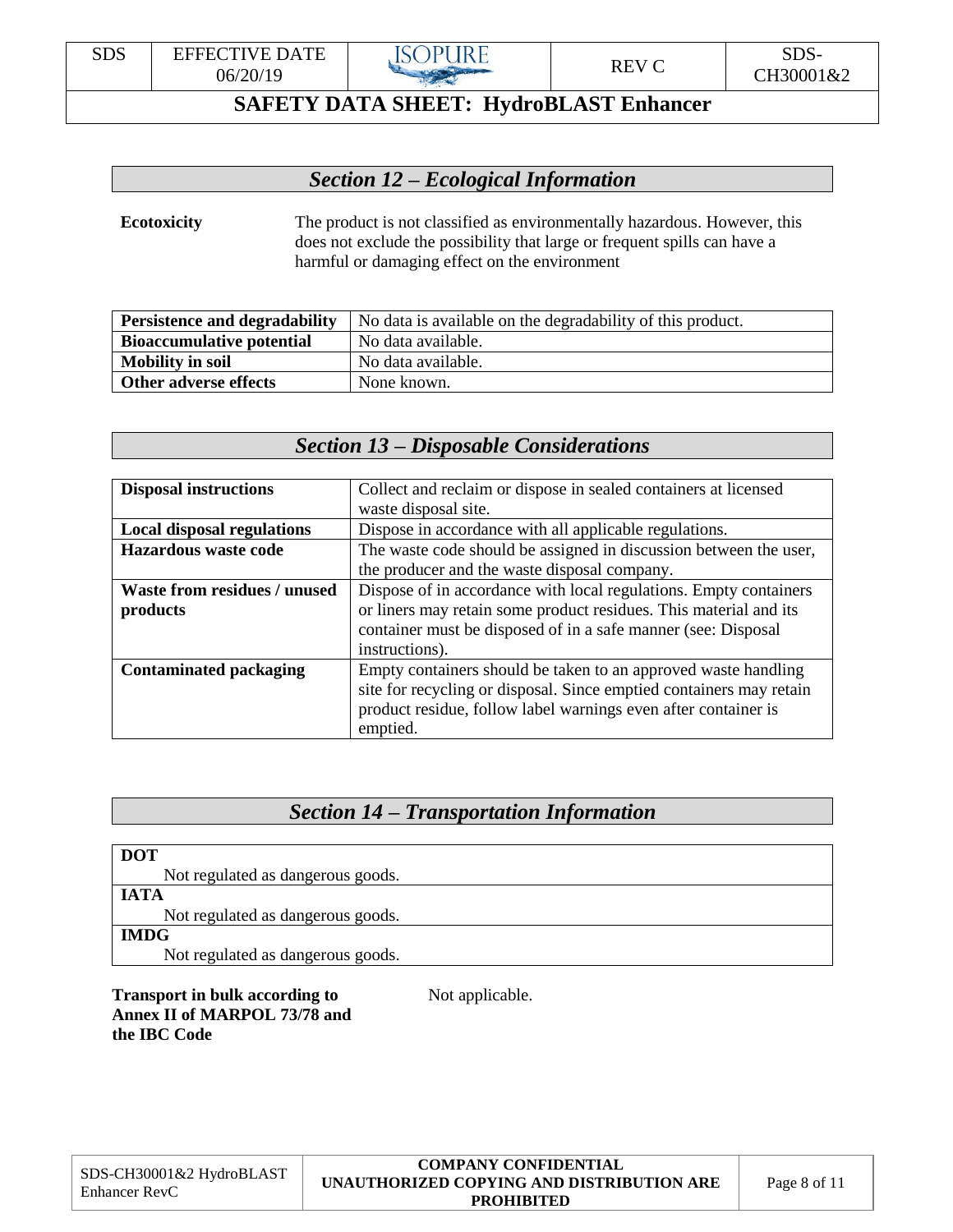

#### *Section 15 – Regulatory Information*

**US federal regulations** All components are on the U.S. EPA TSCA Inventory List. This product is not known to be a "Hazardous Chemical" as defined by the OSHA Hazard Communication Standard, 29 CFR 1910.1200.

**TSCA Section 12(b) Export Notification (40 CFR 707, Subpt. D)** Not regulated. **OSHA Specifically Regulated Substances (29 CFR 1910.1001-1050)** Not listed.

**CERCLA Hazardous Substance List (40 CFR 302.4)** Not listed.

**Superfund Amendments and Reauthorization Act of 1986 (SARA)**

 **Hazard categories** Immediate Hazard - No Delayed Hazard - No Fire Hazard - No Pressure Hazard - No Reactivity Hazard - No

**SARA 302 Extremely hazardous substance**

Not listed.

**SARA 311/312 Hazardous** No **chemical**

**SARA 313 (TRI reporting)** Not regulated.

**Other federal regulations Clean Air Act (CAA) Section 112 Hazardous Air Pollutants (HAPs) List** Not regulated.

 **Clean Air Act (CAA) Section 112(r) Accidental Release Prevention (40 CFR 68.130)** Not regulated.

 **Safe Drinking Water Act (SDWA)** Not regulated. **US state regulations**

**US. Massachusetts RTK - Substance List**

Not regulated.

- **US. New Jersey Worker and Community Right-to-Know Act** Not listed.
- **US. Pennsylvania Worker and Community Right-to-Know Law** Not listed.

**US. Rhode Island RTK** Not regulated.

**US. California Proposition 65**

| SDS-CH30001&2 HydroBLAST<br>Enhancer RevC | <b>COMPANY CONFIDENTIAL</b><br>UNAUTHORIZED COPYING AND DISTRIBUTION ARE<br><b>PROHIBITED</b> | Page 9 of 11 |
|-------------------------------------------|-----------------------------------------------------------------------------------------------|--------------|
|-------------------------------------------|-----------------------------------------------------------------------------------------------|--------------|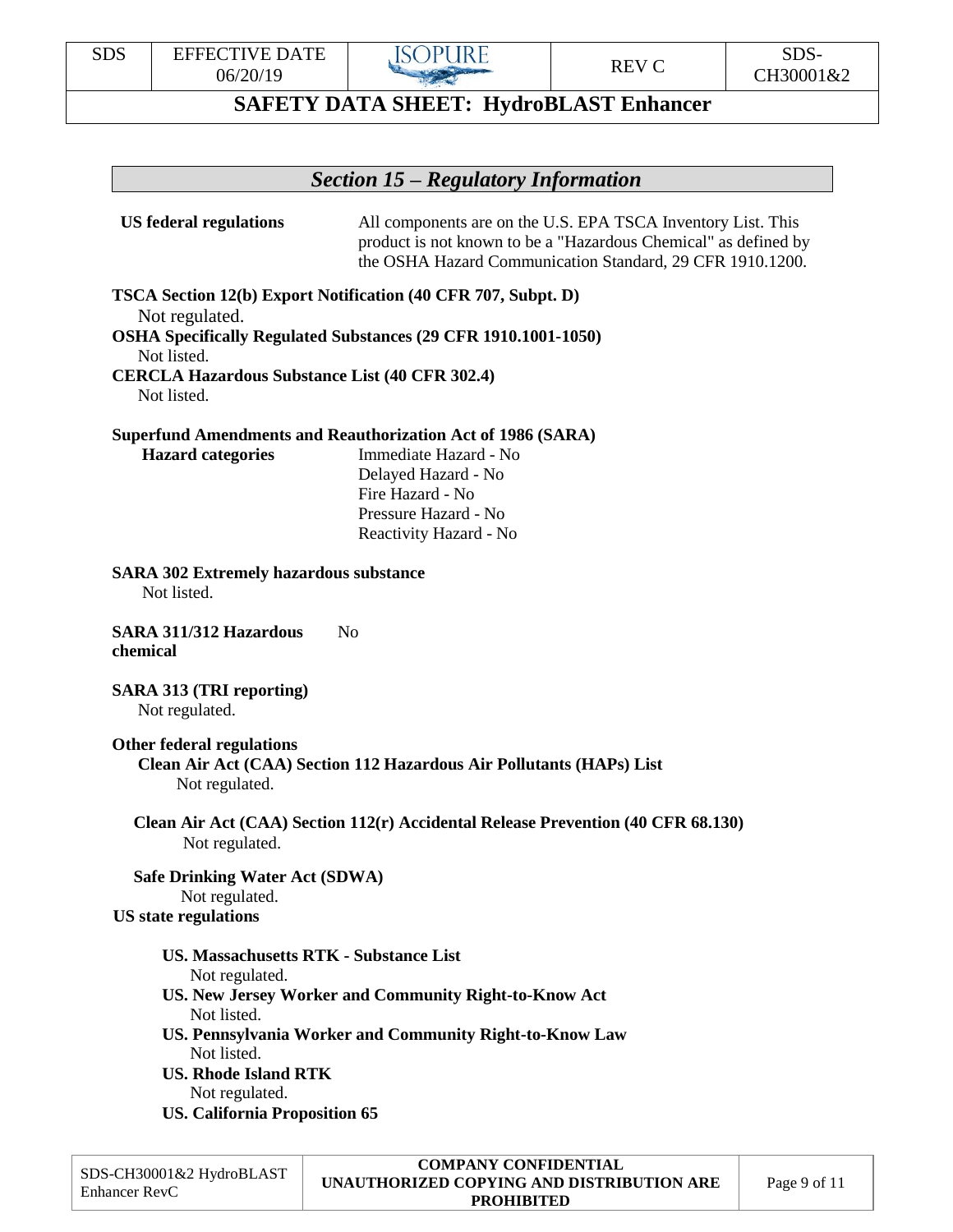

California Safe Drinking Water and Toxic Enforcement Act of 1986 (Proposition 65): This material is not known to contain any chemicals currently listed as carcinogens or reproductive toxins.

**US - California Proposition 65 - Carcinogens & Reproductive Toxicity (CRT): Listed substance**

Not listed.

#### **International Inventories**

| Country $(s)$ or region     | <b>Inventory name</b>                 | On inventory (yes/no)* |
|-----------------------------|---------------------------------------|------------------------|
| Australia                   | Australian Inventory of               | Yes                    |
|                             | <b>Chemical Substances (AICS)</b>     |                        |
| Canada                      | <b>Domestic Substances List</b>       | Yes                    |
|                             | (DSL)                                 |                        |
| Canada                      | <b>Non-Domestic Substances List</b>   | N <sub>o</sub>         |
|                             | (NDSL)                                |                        |
| China                       | <b>Inventory of Existing Chemical</b> | Yes                    |
|                             | Substances in China (IECSC)           |                        |
| Europe                      | European Inventory of Existing        | Yes                    |
|                             | <b>Commercial Chemical</b>            |                        |
|                             | Substances (EINECS)                   |                        |
| Europe                      | European List of Notified             | N <sub>o</sub>         |
|                             | <b>Chemical Substances (ELINCS)</b>   |                        |
| Japan                       | Inventory of Existing and New         | Yes                    |
|                             | <b>Chemical Substances (ENCS)</b>     |                        |
| Korea                       | Existing Chemicals List (ECL)         | Yes                    |
| New Zealand                 | New Zealand Inventory                 | Yes                    |
| Philippines                 | Philippine Inventory of               | Yes                    |
|                             | <b>Chemicals and Chemical</b>         |                        |
|                             | Substances (PICCS)                    |                        |
| United States & Puerto Rico | <b>Toxic Substances Control Act</b>   | Yes                    |
|                             | (TSCA) Inventory                      |                        |

\*A "Yes" indicates this product complies with the inventory requirements administered by the governing country(s). A "No" indicates that one or more components of the product are not listed or exempt from listing on the inventory administered by the governing country(s).

|                                           | <b>COMPANY CONFIDENTIAL</b>               |                   |
|-------------------------------------------|-------------------------------------------|-------------------|
| SDS-CH30001&2 HydroBLAST<br>Enhancer RevC | UNAUTHORIZED COPYING AND DISTRIBUTION ARE | Page $10$ of $11$ |
|                                           | <b>PROHIBITED</b>                         |                   |